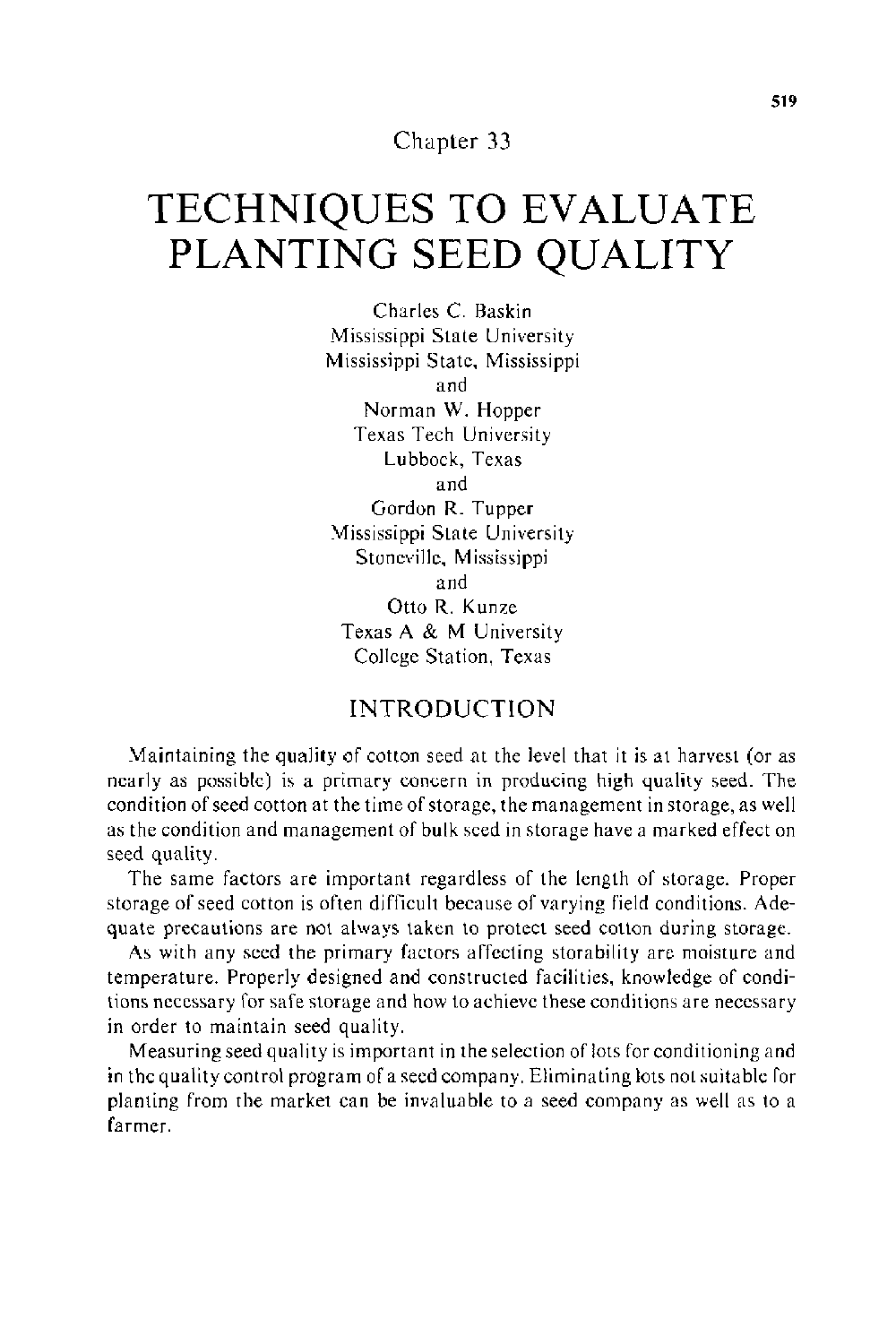## SEED STORAGE

#### **HYGROSCOPIC EQUILIBRIUM**

The single most important factor affecting seed quality in storage of both seed cotton and bulk cotton seed is moisture. Other factors contribute to physiological quality and length of life in storage. Their effect, however, is superimposed on the effect of moisture. Thus, other factors modulate but never supersede the important effect of moisture (Altschul, 1948). Cotton seed will come into equilibrium with the moisture content of the surrounding air and/or other material. In this way relative humidity, green material, wet or damp lint, etc. exert a great influence on the storability of seed.

Equilibrium moisture content of cotton seed is reached in eight to ten days and will range from less than 5 percent at  $10$  percent relative humidity to about  $18$ percent at 90 percent relative humidity (Altschul, 1948; Robertson and Campbell, 1933; Simpson and Miller, 1944). Griffin and McCaskill (1964) concluded that the behavior of cottonseed in seed cotton form appeared to be identical to that reported for cottonseed in bulk storage. The moisture content and rate of germination decline in cottonseed stored in small quantities at seven locations in the southeastern United States for a period of seven years was related to atmospheric conditions at the storage site (Table I).

|                       | Variation in         |         | Seed germination $(\%)$ |                        |  |  |
|-----------------------|----------------------|---------|-------------------------|------------------------|--|--|
| Storage site          | seed moisture $(\%)$ | Initial |                         | Later Time interval    |  |  |
| Jackson, TN           | $8.3 - 9.7$          | 92.     | 72.                     | 5 years                |  |  |
| Knoxville, TN         | $8.4 - 9.8$          | 90      | 76                      | 5 years                |  |  |
| Greenville, TX        | $8.0 - 10.2$         | 91      | 76                      | 4 years                |  |  |
| Clemson, SC           | $9.2 - 10.6$         | 92      | 69                      | 3 <sup>1/2</sup> years |  |  |
| Florence, SC          | $8.2 - 11.1$         | 92      | 77                      | 2 years                |  |  |
| Mississippi State, MS | $9.1 - 11.1$         | 91      | 76                      | 2 years                |  |  |
| Baton Rouge, LA       | $10.1 - 11.2$        | 92.     | 68                      | 1½ years               |  |  |

Table 1. Fluctuation in moisture content and decline in germination of fuzzy cottonseed in ambient storage (from Simpson, 1946).

Seed stored in the drier climate of Arizona germinated well after considerable longer periods of storage. Seed of 20 strains of Egyptian cotton averaged 85 percent germination after 7 to 14 years storage, while seed of upland cotton germinated up to 95 percent after 16 years storage in ambient conditions (lshy, 1950). However, when cottonseed are stored in relatively large masses, the natural air movement through the mass is negligible. Thus, atmospheric conditions would be expected to have a minor effect on cottonseed in unaerated storage for normal 6 to 18 month storage periods.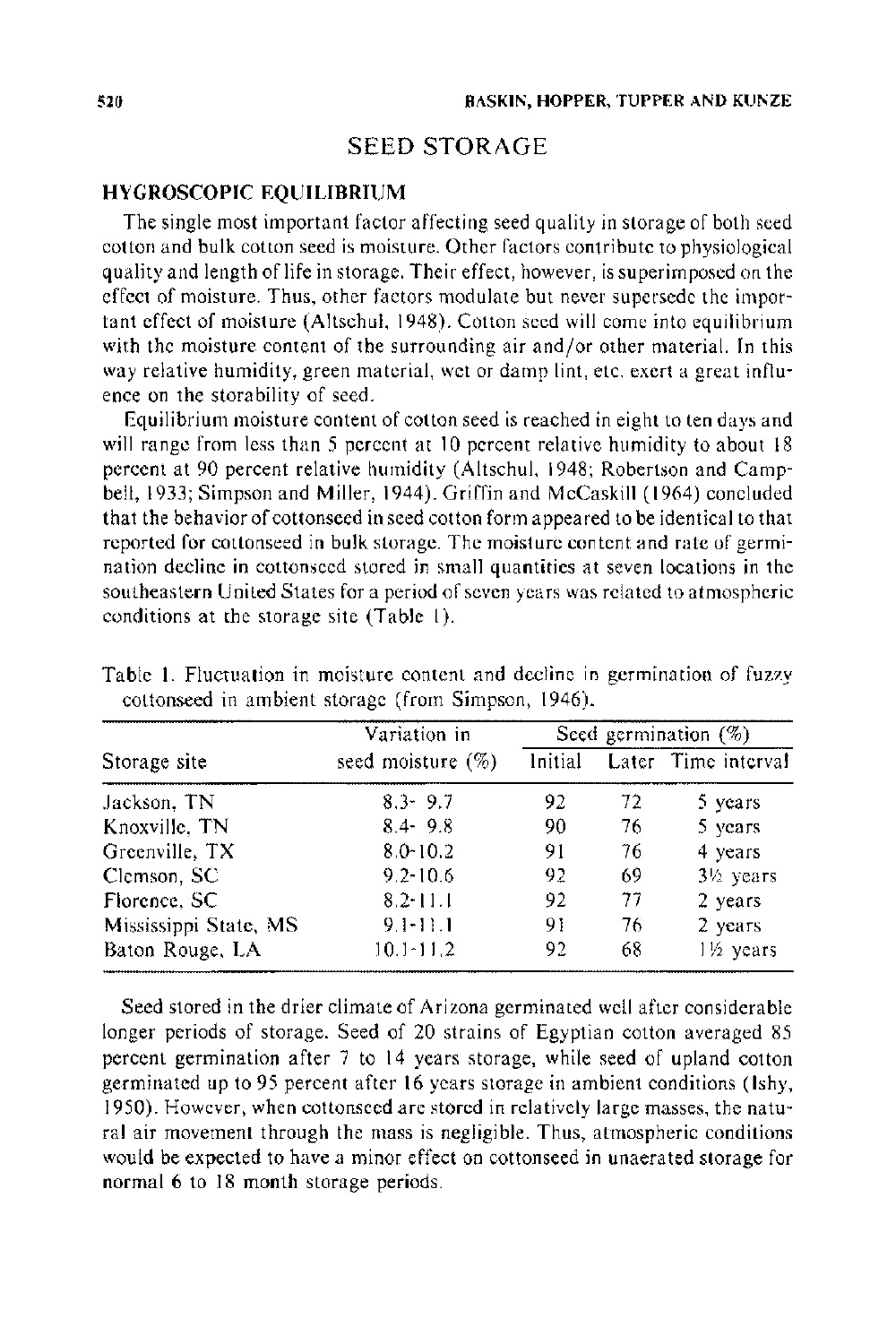#### **SEED QUALITY MOISTURE-TEMPERATURE RELA TIONSHlP**

Initial seed moisture is critical if viability and quahty arc to be maintained in storage. There is a definite relationship between seed moisture and storage temperature. Simpson ( 1942) found seed with initial germination of 90 percent, stored at ambient temperatures and 7-9 percent moisture, declined very little in germination in 36 months, while seed at II percent moisture germinated less than 40 percent in the same period. Seed at 13 and 14 percent moisture were dead in 24 and 12 months, respectively. When seed were stored at 32C and 7 percent moisture, germination dropped to 60 percent after 36 months, while seed at 9, II, 13 and 14 percent moisture were dead after 28, 17, 12 and 4 months, respectively. Seed stored at 21C and 7 to 9 percent moisture germinated over 80 percent after 36 months; seed at II percent moisture germinated approximately 70 percent; while seed at 13 percent germinated near zero, and seed at 14 percent moisture were dead after 17 months storage. Seed stored at OC maintamed initial germination for all moisture contents for 36 months.

Pate and Duncan ( 1964) reported on a similar study but extended the time period up to 25 years. Cottonseed stored in sealed containers at OC and 7, 9 and II percent moisture showed little or no decline in germination after 25 years. Seed at 13 and 14 percent moisture maintained 70 percent or higher germination for 15 and 3 years, respectively. Increasing temperature to 21C considerably reduced length of life in storage. Seed at 7, 9 and II percent moisture maintained germination above 80 percent for  $13\frac{1}{2}$ , 51/2 and 2 years, respectively, while seed at 13 and 14 moisture did not maintain 80 percent for one year. At 32C only the 7 percent moisture sample maintained 80 percent germination for one year or longer.

Higher temperatures for shorter periods of time, such as those resulting from drying seed cotton at gins, can also damage cottonseed. These may present more of a management problem than temperatures after cottonseed is in the warehouse because there is little, if anything, that can be done until seed can be aerated. Sorrenson and Wilkes ( 1959) studied effects of 26C, 38C and 60C temperatures on seed stored at 8 to 9 percent moisture. The 26C temperature caused no reduction in germination during the 21-day period, but 38C reduced germination, and 60C completely killed the seed during the 21-day time period.

Cherry ( 1976) reported that exposing cottonseed with 9 percent moisture to 60C for 72 hours reduced germination to zero. He also reported measuring seed temperatures of 49C-55C immediately after ginning. As a result, California planting cottonseed distributors have made it a policy to eliminate or seriously question the quality of any seed exposed to temperatures over 49C. Many seed conditioners accept cottonseed at 12 percent or less moisture instead of l 0 percent and never measure temperature.

Ideally seed should be conveyed from the gin to the warehouse. However, in many, if not most instances, this is not possible. Seed must be trucked from gins to warehouse storage. The length of time they must remain on the truck will vary; all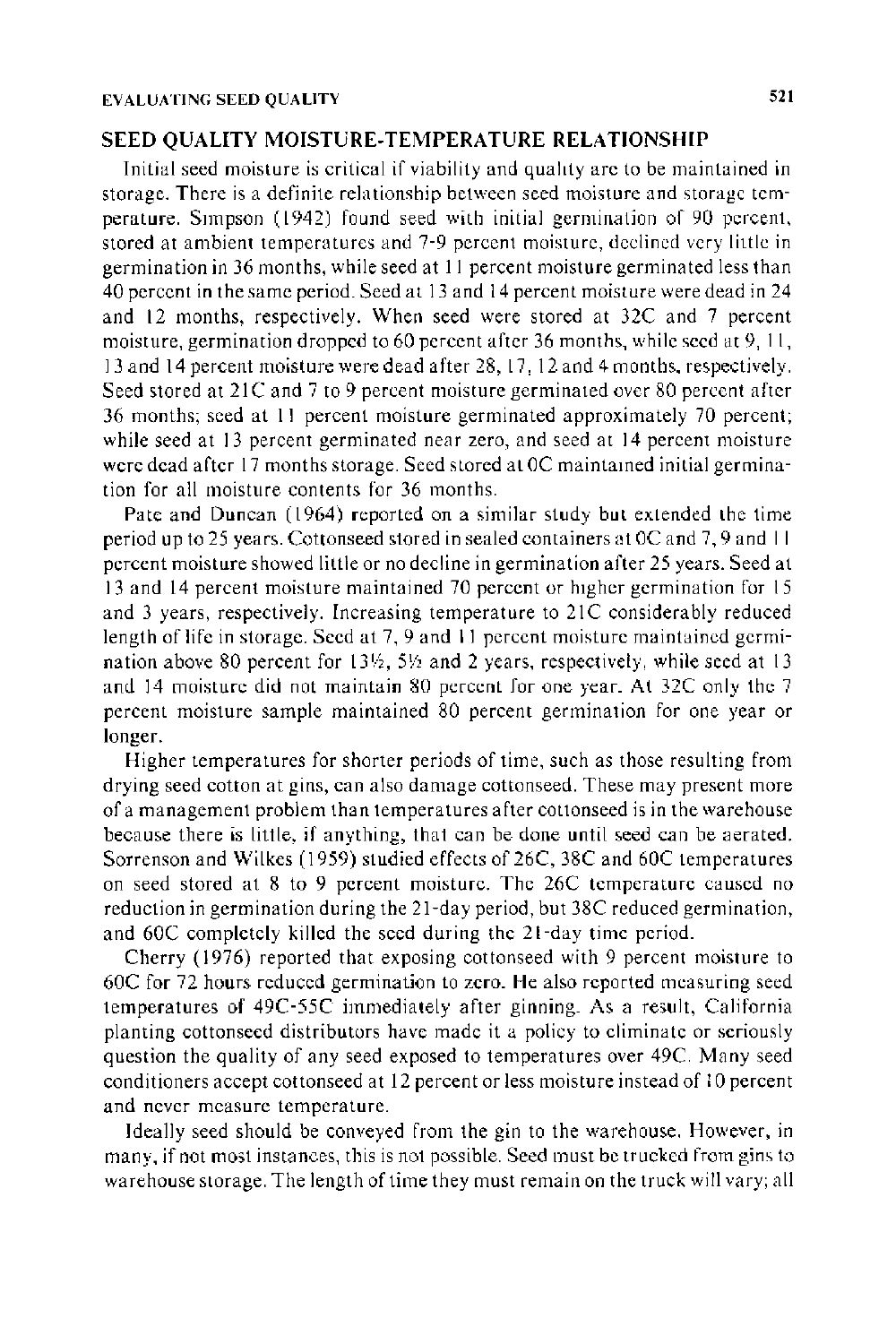day or over night is not uncommon. Temperature could be a very important factor in this length of time.

## VARIATION IN SEED MOISTURE CONTENT

There can be a considerable variation in seed moisture in seed cotton. The indeterminate fruiting habit of the cotton plant results in quite a variation in the length of time bolls are opened before they are picked. Sorenson (1973) studied seed moisture content in seed cotton at various times after boll opening. His findings are presented in Table 2. Considering percentage of bolls opened and

Table 2. Variation in moisture content of individual seeds, composite samples of seeds in individual locs and individual bolls at 0, 4, 12, 16 and 20 days after boll opening (From Sorenson, 1973).

|              | Days after boll openings    |           |           |           |          |          |
|--------------|-----------------------------|-----------|-----------|-----------|----------|----------|
| Component    |                             |           |           | 12        | 16       | 20       |
|              | Range in moisture (percent) |           |           |           |          |          |
| <b>Seeds</b> | $10-22$                     | $11 - 21$ | $10-16$   | $10 - 13$ | $8 - 13$ | $8 - 12$ |
| Locs         | 10-21                       | $12 - 20$ | $10 - 12$ | $10 - 17$ | $8 - 11$ | $7 - 11$ |
| <b>Bolls</b> | $14 - 17$                   | $11 - 18$ | 10-12     | $10-12$   | $9 - 11$ | $8 - 11$ |

seed moisture contents, if cotton were picked at 20 days after the first bolls were open, only 67 percent of the seed would contain 12 percent moisture or less.

Sorenson (1973) also conducted studies of germination of seed from seed cotton stored at different moisture contents and different densities for various lengths of times. He concluded that, at densities of 7 to 12 pounds per cubic foot, storage times without loss of seed germination could be:

| Percent seed moisture | Days of storage |  |  |
|-----------------------|-----------------|--|--|
| 8-10                  | 30              |  |  |
| $10 - 12$             | 20              |  |  |
| $12 - 14$             | 10              |  |  |
| $14 - 15$             | 2               |  |  |

Seed at 8-10 percent moisture could be stored at 20 pounds per cubic foot without reducing germination. Based on these figures, cotton would have to be ginned rather rapidly in order to prevent loss of seed quality.

## PRESENCE OF HIGH MOISTURE FOREIGN MATERIAL

This is much more of a problem in the southern area than in areas where plant growth and defoliation can be controlled and regrowth is not a problem. Harvesting in the Southeast, in particular, without getting some green material is almost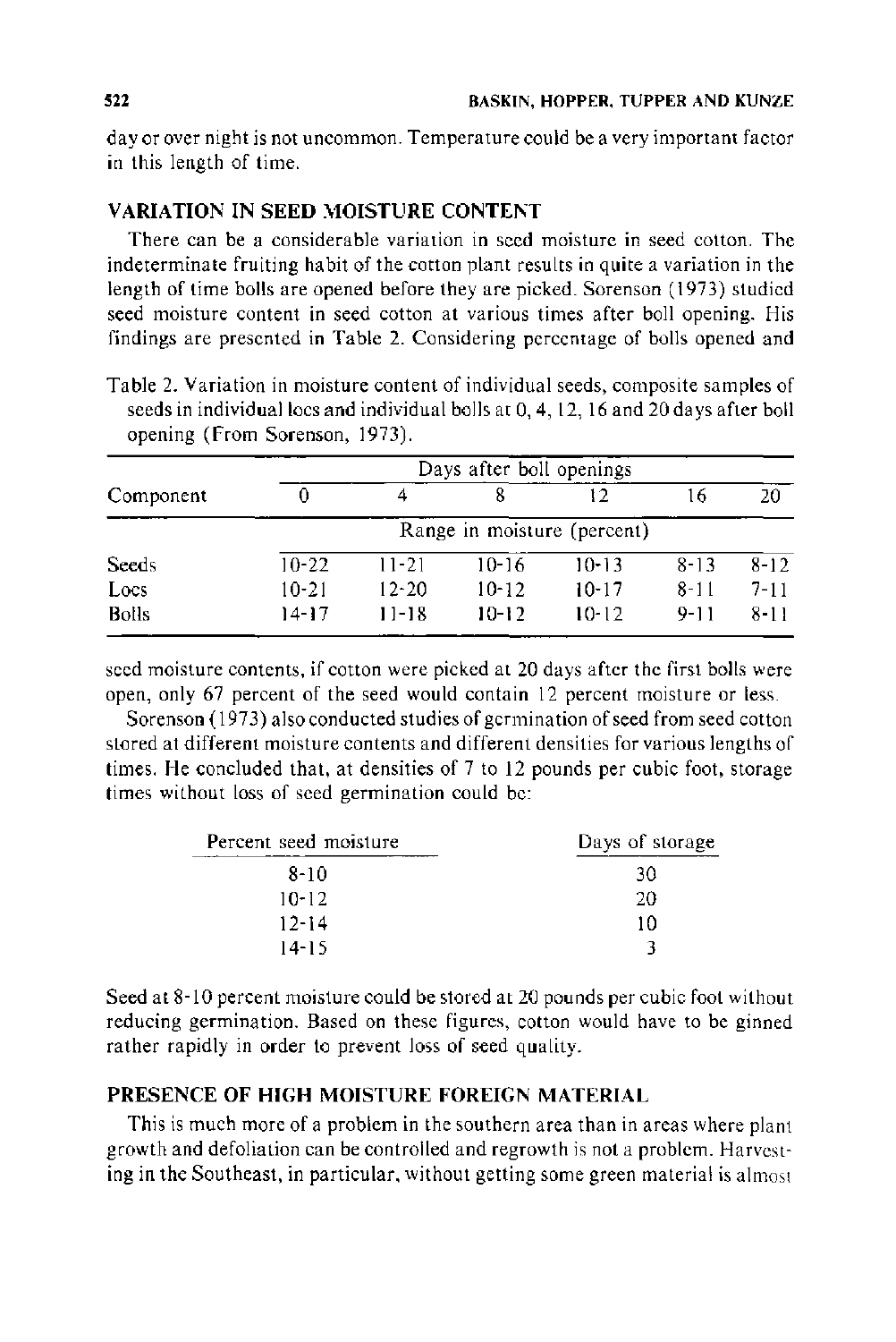| Moisture content<br>of foreign | Foreign<br>material in |             |                   | Moisture content of seedcotton and seed (percent) |             | Moisture content<br>of foreign |
|--------------------------------|------------------------|-------------|-------------------|---------------------------------------------------|-------------|--------------------------------|
| material at                    | stored seed            | Seed cotton |                   | Cottonseed                                        | material at |                                |
| start of shortage              | cotton                 | Start of    | End of            | Start of                                          | End of      | end of storage                 |
| (percent)                      | (percent)              | storage     | storage           | storage                                           | storage     | (percent)                      |
|                                | 5                      | 8.0         | 11.5              | 9.1                                               | 12.7        | 19.5                           |
|                                | 10                     | 8.0         | 15.4              | 9.1                                               | 17.2        | 29.5                           |
| 80                             | 15                     | 8.0         | 18.5              | 9.1                                               | 21.2        | 34.5                           |
|                                | 20                     | 8.0         | 20.9              | 9 <sub>1</sub>                                    | 24.5        | 46.2                           |
|                                | 25                     | 8.0         | 24.6              | 9.1                                               | 28.0        | 49.4                           |
|                                | 5                      | 6.9         | 9,1               | 7.8                                               | 10.2        | 14.0                           |
|                                | 10                     | 6.8         | 10.4              | 7.6                                               | 12.8        | 19.5                           |
| 65                             | 15                     | 7.0         | 14,4              | 7.8                                               | 15.7        | 25.6                           |
|                                | 20                     | 7.2         | 16.4              | 7.8                                               | 18.5        | 30.0                           |
|                                | 25                     | 7.0         | 18.2              | 7.7                                               | 20.6        | 31.L                           |
|                                | $\mathfrak s$          | 6.9         | 8.6               | 78                                                | 9.7         | 13.8                           |
|                                | 10                     | 6.9         | 10.0 <sub>1</sub> | 7.7                                               | 11.4        | 16.6                           |
| 46                             | 15                     | 7.0         | 11.2              | 7.8                                               | 12.7        | 18.8                           |
|                                | 20                     | 7.1         | 12.5              | 7.8                                               | 14.4        | 21.7                           |
|                                | 25                     | 6.8         | 12.8              | 7.7                                               | 14.6        | 22.7                           |

Table 3. Effect of storing seed cotton with different amounts of foreign material (stems, leaves, and other plant parts) on changes in moisture content of the seed cotton and seed (From Sorrenson and Wilkes, 1974).

1 Seed cotton samples containing foreign material with an initial moisture content of 80 percent were stored for 42 days. Samples containing foreign material with initial moisture contents of 65 and 46 percent were stored for 28 days.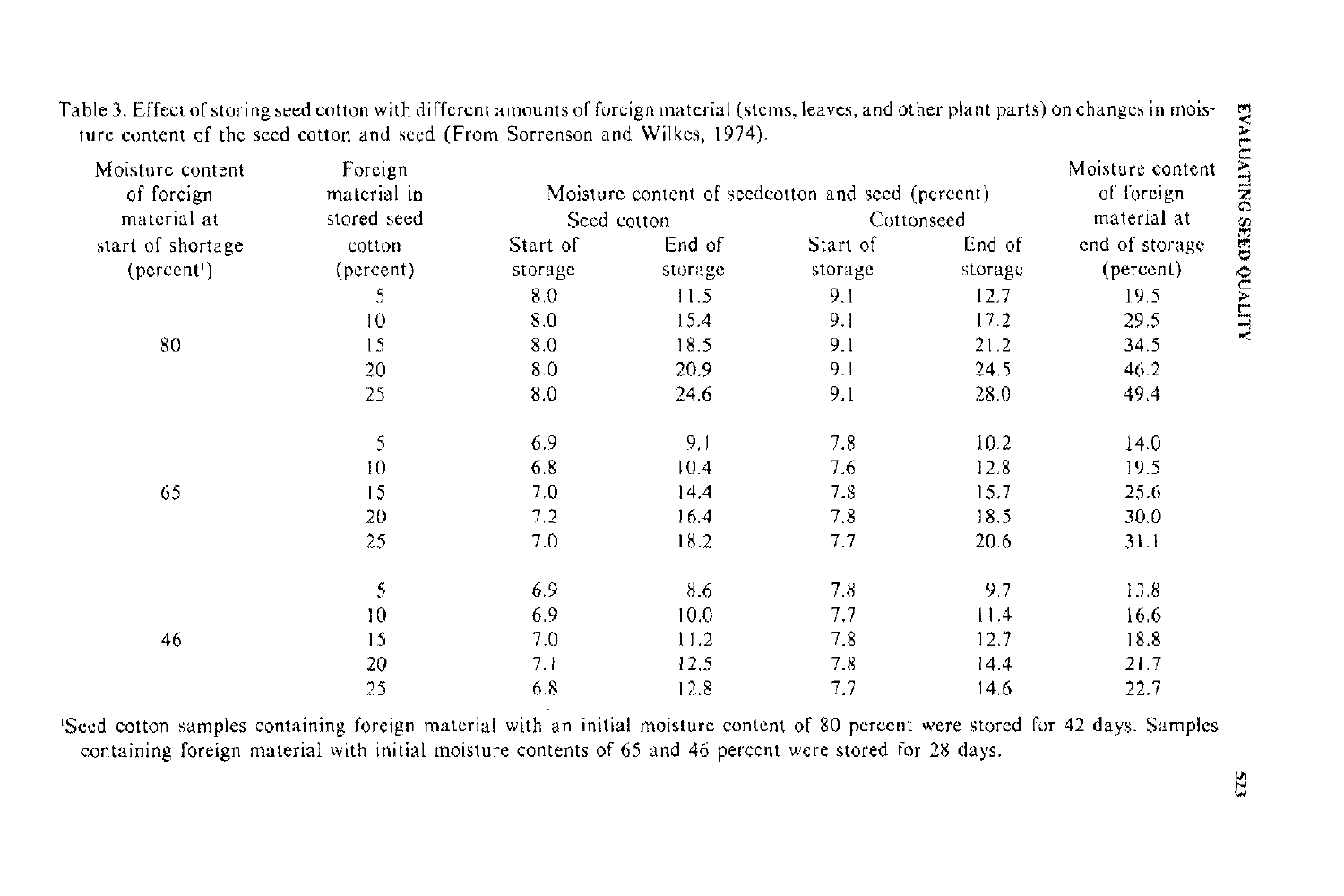impossible due to uneven or incomplete defoliation and regrowth on occasions. Sorenson and Wilkes ( 1974) measured moisture transfer from foreign material at different moisture contents and in different quantities to seed cotton and cotton seed (Table 3). This study clearly demonstrates the moisture problems that can be created when seed cotton contains green material.

## STORAGE IN TRAILERS

Griffin and McCaskill ( 1964) studied the effects of storage of seed cotton in trailers on fiber quality. Heating was a problem. Temperatures up to 60C were observed when seed moisture content was 16.4 percent. They concluded that trailer storage was not safe unless cottonseed moisture was 10 percent or less. Cooling and drying trailer stored seed cotton by forced aeration was too slow and unpredictable to be a practical means of preventing storage damage. Seed cotton densities ranged from 6 to 8 pounds per cubic foot.

## STORAGE IN THE FIELD

Field storage in the dry, western cotton production area has been a practice for a number of years. Field storage has varied from uncovered piles in fields to ricks where cotton is stored on pallets. A study in 1965 (USDA Southern Cooperative Series, 1965) concluded seed cotton with low moisture content could be safely stored in the field on well drained sites without a cover in the High Plains, but in areas where even limited rainfall occurred, seed germination was drastically reduced in uncovered seed cotton.

Numerous studies of seed cotton stored in mechanically packed modules on pallets (Baskin, 1976a; Baskin, 1965b; Roberts *eta!.,* 1974) have reached essentially the same conclusion as earlier trailer studies. Dry seed cotton with dry seed, I 0 percent or less moisture, and little or no green foreign materials can be stored at densities of 12 to 14 pounds per cubic foot without any problems, provided adequate protection is provided from precipitation and the storage site is well drained.

## DRYING AND AERATION

Shaw and Franks (1962) concluded after some nine years of research that drying cottonseed at the cotton gin substantially benefited perserving seed germination, provided that the seed were adequately cooled shortly after drying. However, drying of seed is not practiced except maybe for small quantities for breeding purposes. Drying of cottonseed is not necessary every year, even in the high rainfall area of the southeastern United States. The general practice is to harvest cotton as dry as possible, measure moisture content after ginning and, if seed moisture content is not acceptable, send the seed to the oil mill. Seed moisture contents of 10 or 12 percent or less are generally acceptable. Whether 10 or 12 percent is the maximum acceptable level depends on the standards of the individual seed company and, to some extent, the capability of aeration in storage.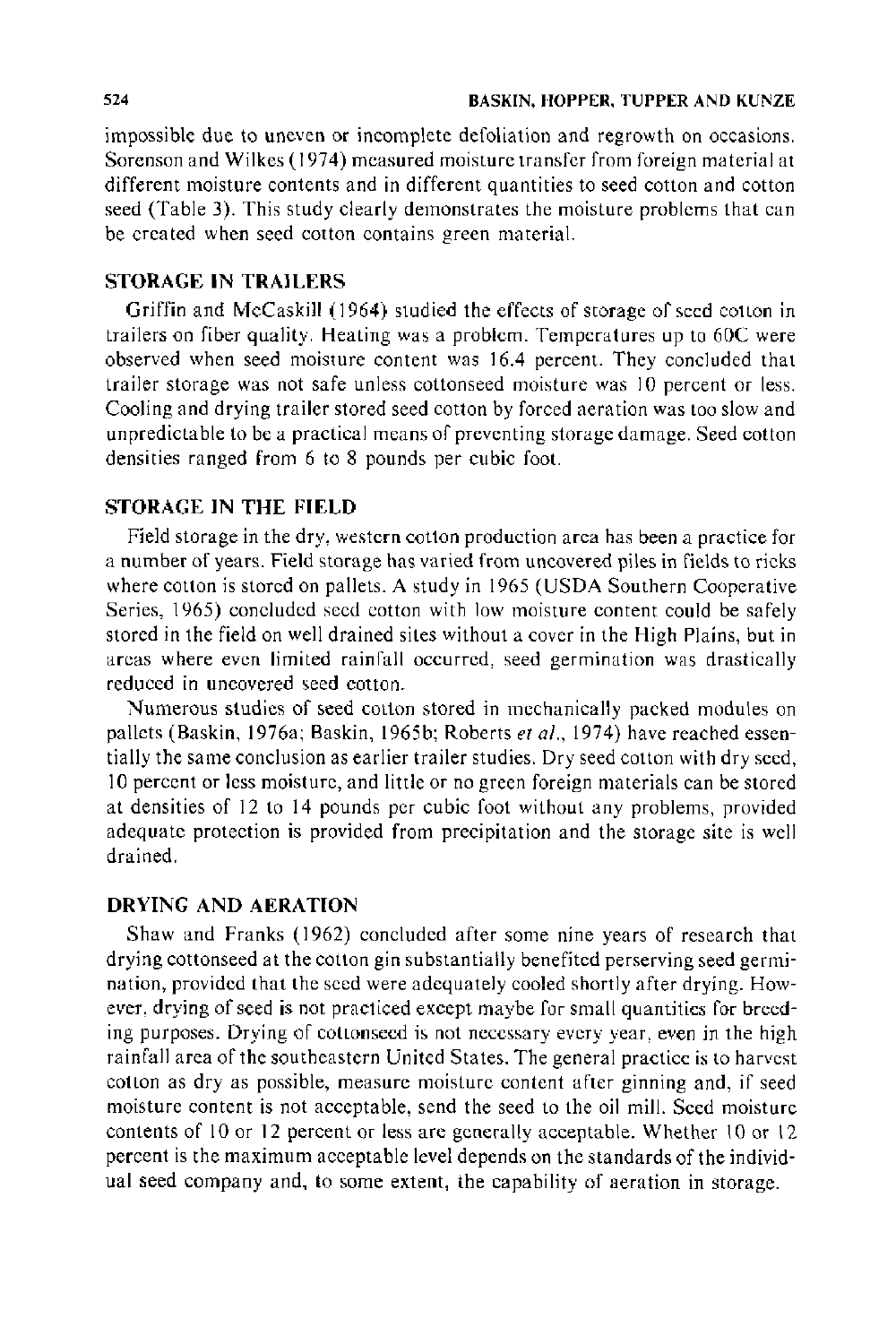#### EVALUATING SEED QUALITY **525** S25

Cooling cottonseed as it comes from the gin and maintaining the stored mass under conditions that will prevent hot spots and moisture buildup are necessary to prevent loss of quality. The most economical means of maintaining cottonseed at safe storage temperatures is by aeration (Cherry, 1976).

Aeration systems used for planting seed should be designed for planting seed. Higher air flow rates are necessary. These may be as high as 20 ft.  $\frac{3}{\text{min}}$ /ton but should not be less than 10 ft.<sup>3</sup>/min/ton, compared to 2 to 5 ft.<sup>3</sup>/min/ton for oil mill storage (Smith, 1975).

The general practice in cottonseed aeration is to draw air down through the seed because: (I) the natural tendency for air to move is upward from the warm seed to the cool upper surface is in part offset. (2) the warm moist exhaust air in early aeration is expelled in the lower part of the bin. and possible condensation at the cooler upper surface is prevented and (3) the operator can detect any offensive odors in the exhaust air (Cherry, 1976).

Smith (1975) suggested the manifold aeration system for planting seed. The advantages of this system are: (I) aeration can be started as soon as enough seed is placed in storage to cover one or two ducts to a sufficient depth, (2) as additional seed is stored and more ducts are covered, additional slide gates can be opened, (3) if an area is not cooling sufficiently or a hot spot develops, all gates can be closed except the one in the trouble spot. and all of the air can be directed through that area and (4) adjustments can be made for selective removal of cottonseed from the storage area.

Aeration to remove ginning heat is usually started as soon as the first lots are in storage. Although there are times when little cooling occurs. aeration is still beneficial to remove the heat and moisture of respiration. Temperatures of 30C or lower at a relative humidity of 80 percent or less are recommended for aeration after ginning heat has been removed. A final seed mass temperature of I OC-13C is desirable for storage of planting seed (Smith, 1975). Sorrenson and Wilkes ( 1959) found that quality could be maintained for seven months when seed mass temperatures were lowered to 13C.

Some drying may occur during aeration. Sorenson and Wilkes ( 1959) measured from zero to a 1.3 percent decrease in seed moisture content. However. the rate of moisture removal at these air flow rates is very slow and is not sufficient for drying high moisture cottonseed.

# EVALUATION OF SEED QUALITY

The concept and importance of seed quality and a review of the studies for evaluating seed quality arc presented in Chapter 32. The need for evaluation other than the standard germination test is also discussed, as is the concept of vigor.

Our purpose here is to discuss some tests that are being employed in the cottonseed industry, in addition to standard germination, to evaluate cottonseed.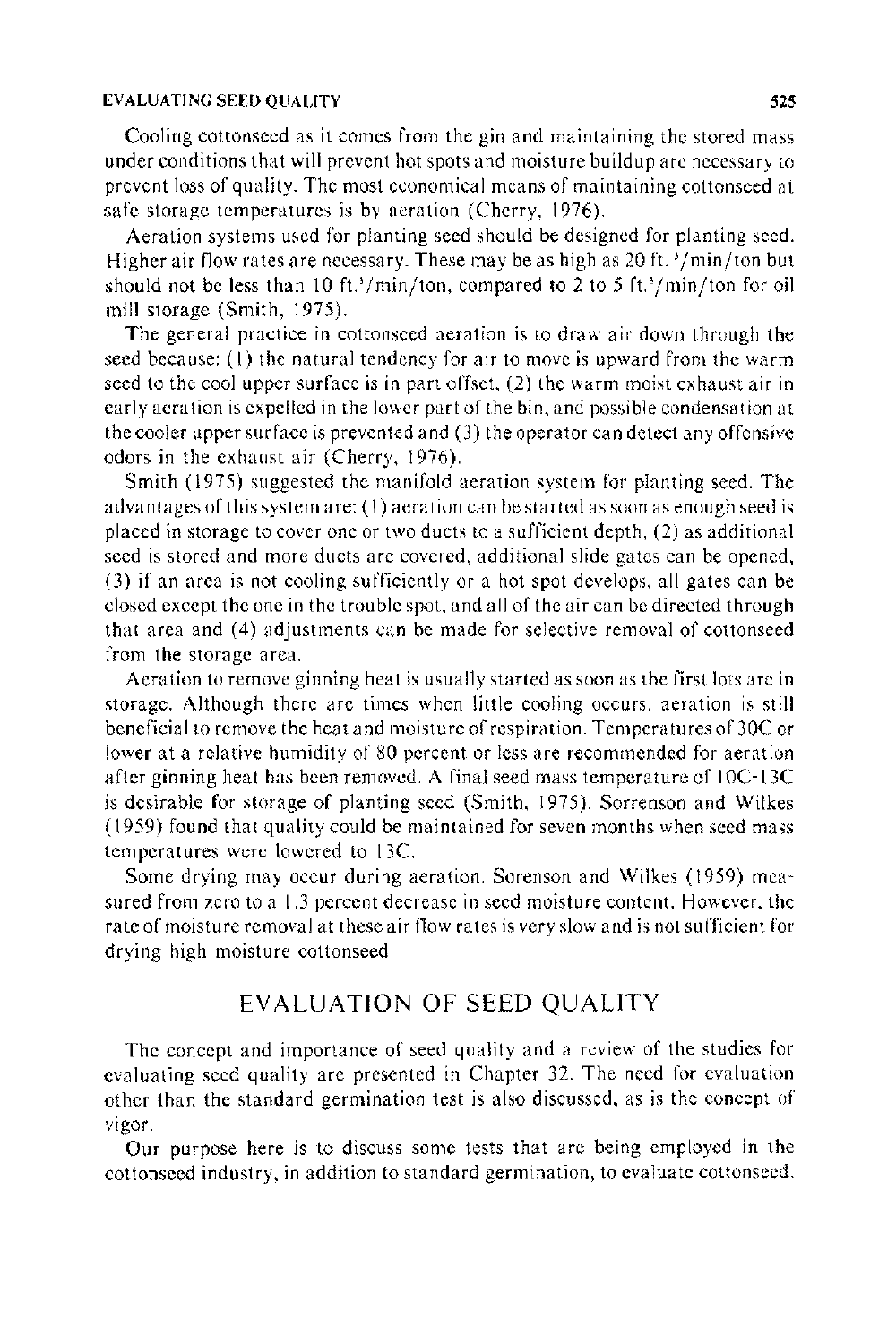We will also discuss the relationship between density and seed quality and how this is being employed in the industry.

## **TETRAZOLIUM EVALUATION**

The tetrazolium test provides a rapid evaluation of seeds and can provide timely guidance concerning the extent and nature of seed quality problems during harvesting, conditioning and storage and distribution.

The test can be used to estimate both seed germination and vigor. For an estimation of germination, stained seed are placed in a germinable or non-germinable category based on the overall color, location and amount of dead tissue (Delouche *et a/.,* 1962). For an estimation of vigor the germinable seed are classified into categories, or vigor levels, based on the intensity and/or depth of staining, lack of staining and location of weak or dead embryo parts.

The tetrazolium salt commonly used in seed testing is 2, 3, 5,-triphenyl tetrazolium chloride. Tetrazolium salt is an oxidation reduction indicator. The 2, 3, 5, triphenyl tetrazolium chloride is reduced by accepting hydrogen from dehydrogenase enzymes. The reaction produces formazan, an insoluble red compound, and hydrochloric acid. Since dehydrogenase enzymes are involved in respiratory activity of biological systems, the reaction takes place within the cells. The insoluble formazan does not diffuse out the cell, therefore, there is a sharp delineation between the red, viable, respiring tissue and colorless, non-viable, non-respiring tissue.

Several dehydrogenase enzyme systems appear to be capable of catalyzing the reaction (Jensen *et al.*, 1951). Smith (1952) made a detailed study of the reduction of 2, 3, 5,-triphenyl tetrazolium chloride in corn embryos. He concluded that the reaction is catalyzed by diphosphopyridine nucleotide-linked dehydrogenase in malic and alcohol systems and is mediated by diaphorase.

The tetrazolium test is, then, a test for dehydrogenase enzyme activity. The loss of activity of these systems parallels the loss in seed viability and vigor.

**Evaluation-**The basis for viability and vigor evaluation involves the identification, location and appraisal of sound, weak and dead embryo tissue related to seedling development (presence and condition of essential structures), overall strength of the developing seedling and possible influence on length of life of the seed in storage. Differences in color, lack of color and tissue turgidity or flaccidness help distinguish sound, weak or dead tissue. Observation of the location and extent of the fractures, missing embryo parts and abnormalities provide additional information in evaluation of embryo soundness. The presence, amount, depth and location of embryo inperfections near or within essential embryo structures are also important to the evaluation.

There are basically two systems for grouping seeds into categories: classifying seeds as either strong or weak, and classifying seeds as high, medium or low vigor. Both systems, of course, would have a nongerminable category. Either system is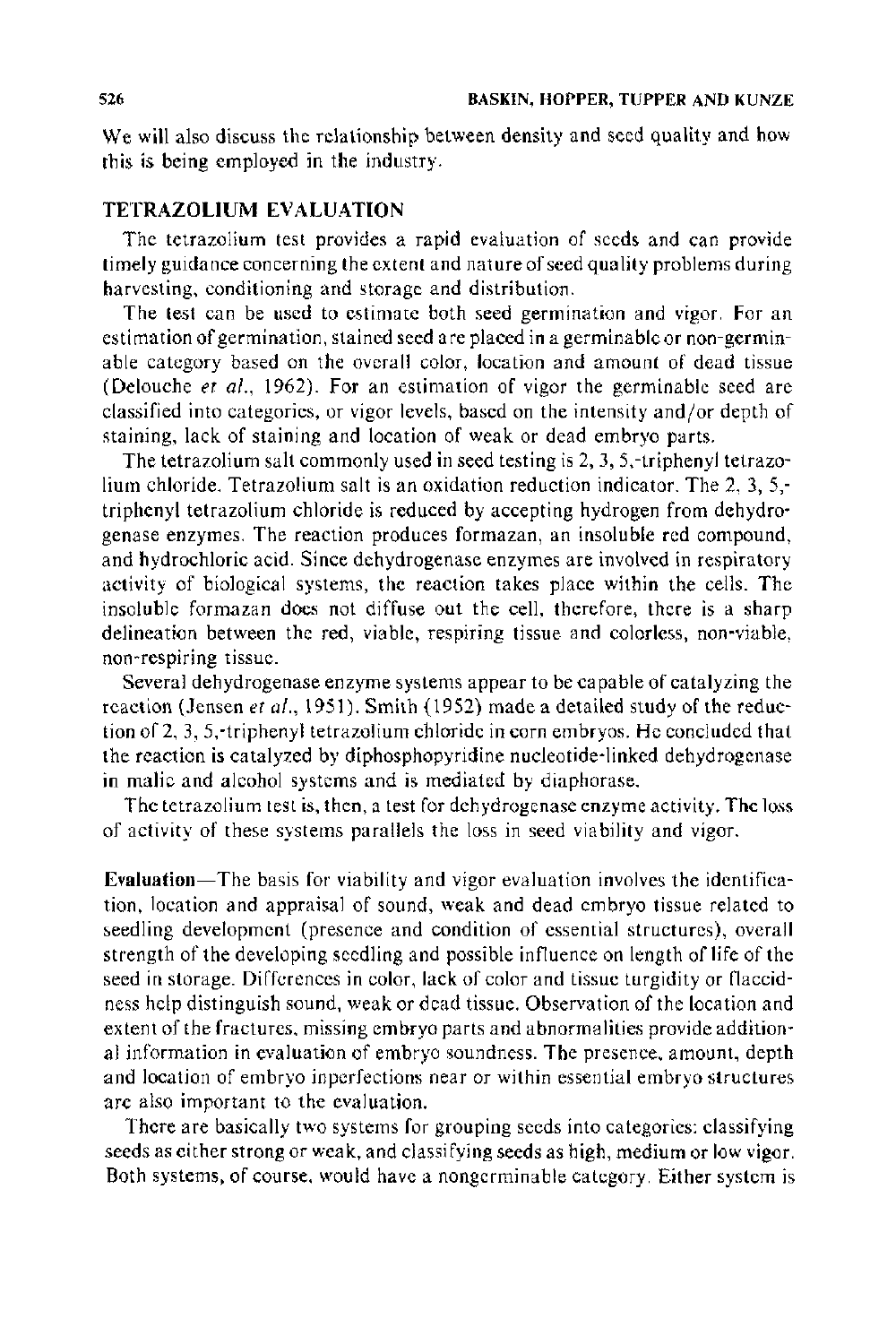#### EVALUATING SEED QUALITY **527**

adequate, but the three-category system allows a more critical evaluation of the seed.

*High vigor* seed are completely stained or with only minor unstained areas on or near the chalazal end of the seed. Staining is uniform and bright, not deeply stained. Tissue is firm. Radicle tip is stained but is darker than the cotyledons.

*Medium vigor* seed may have minor unstained or darkly stained areas over various portions of the cotyledons. Embryo axis is uniformly stained but not dark except for the radicle tip. The extreme tip of the radicle may be unstained. Tissue is firm but may be slightly darker than high vigor seed.

*Low vigor* seed may have large areas of the cotyledon unstained but none in the area near the axis, which is considered essential. The tip of the radicle may be unstained into the extreme tip of the vascular tissue (stele). Cotyledons may be darkly stained or with a slight milky appearance in parts of the cotyledons. Tissues may be somewhat flaccid (Baskin, 1981 ).

*Nongerminable* seed include those with one-third or more of the radicle extremely dark (almost black) or unstained, one-third or more of the cotyledonary tissue unstained, entire seeds stained very dark, seeds stained grayish or cloudy (milky), seeds with one-third or more of the radicle missing and very flaccid embryos.

To classify seeds as strong or weak, simply combine the high and medium vigor categories.

## **ELECTRICAL CONDUCTIVITY**

As previously indicated, the measurement of the electrical conductivity of the seed soak water has been employed as a measure of seed vigor (biochemical test). According to the scheme of seed deterioration proposed by Delouche and Baskin (1973), electrical conductivity should be a sensitive vigor test, if it is an accurate measure of membrane degradation. They propose that membrane degradation is the first step in seed deterioration. Experimental evidence generally supports the test as a relatively good indicator of membrane integrity and, hence, vigor in many crops.

To better understand the concept of measuring seed vigor by the use of electrical conductivity, a general understanding of the structure and function of cellular and organelle membranes is necessary. The membranes, among other functions, provide for compartmentalization of cellular and organelle constituents, are semipermeable barriers for the movement of various substances and are sites for numerous enzymatic and growth regulator reactions. Compositionally, the two major components of membranes are lipids and proteins. Although the exact structure of membranes is not clearly understood, it is generally accepted that they consist of a bilayer of phospholipids oriented such that a nonpolar portion is positioned toward the center of the membrane while a polar portion is positioned outward on both sides. Protein is embedded in and associated with the phospholipid layers.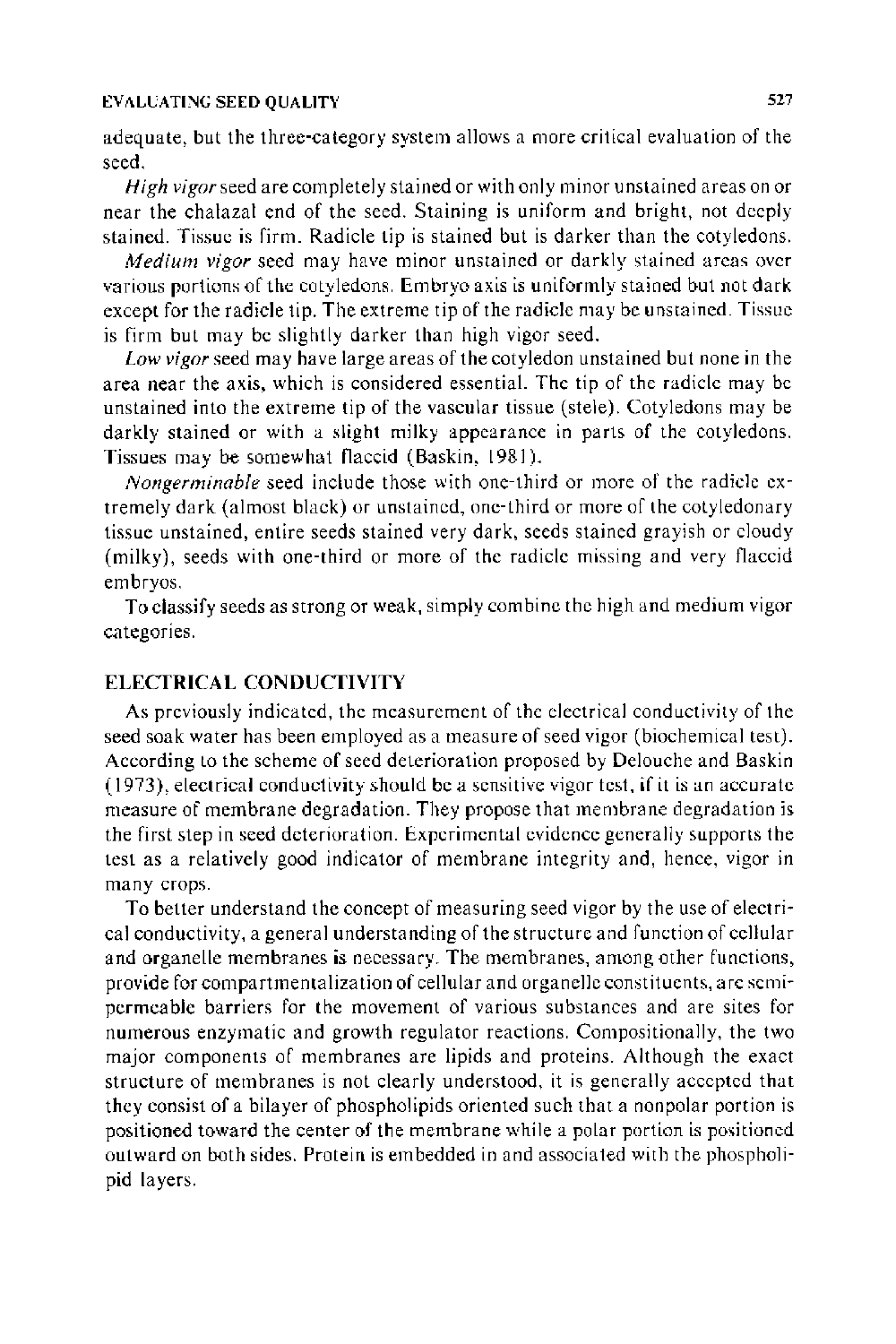Cellular membranes are usually considered to reach their maximum level of structural organization during seed development. According to Abdul-Baki ( 1980), the greatest structural changes in membranes occur during the seed maturation phase (dehydration) and during the germination (imbibition/rehydration) phase. As the seeds mature and dehydrate, the membranes become disorganized and are rendered inefficient as barriers. Presumably this occurs when the seeds reach a moisture content of about 20-30 percent and is likely due to reorientation of the phospholipid bilayer. The membranes, and consequently the seed, remain in this disorganized state until imbibition (rehydration) occurs during the germination phase (assuming good storage conditions). Abdul-Baki ( 1980) concluded that reorganization of seed membranes during the rehydration process is critical in that the reorganization must occur before the cell is hydrated. Otherwise the mixing and/or loss of cellular constituents may occur, resulting in reduction or complete loss of seed vigor. This led him to propose that, on a biochemical level, three conditions had to be met to attain and maintain vigor: "First, a highly organized organelle/membrane system must exist in the seed during development; second, disorganization of the organelle/ membrane system during seed maturation and dehydration must proceed in an orderly manner such that its reorganization upon hydration becomes possible in the shortest possible time; third, upon rehydration, all membranes must become fully organized before the cells become fully hydrated". Thus, the loss into the imbibing medium of cytoplasmic solutes with electrolytic properties provides the basis upon which the electrical conductivity test measures seed quality for planting purposes.

Presley (1958) was among the first to report a relationship between seed leachate electrical conductivity and seed viability. In studying cotton, he noted that the soak water of deteriorated seeds was more turbid than that of nondeteriorated seeds and, subsequently, measured the electrical conductivity. It was then that he observed and reported a positive relationship between conductivity and seed deterioration (as measured by a germination test). Later, Matthews and Bradnock (1968) and Matthews and Whitbread (1968) evaluated the relationship between seed exudation (electrical conductivity) and the field emergence of peas (wrinkle-seeded) and French beans. They observed a highly significant negative correlation and, thus, proposed the use of this test to detect seed of low planting value (vigor}. Since these studies, numerous investigations as to the relationship between electrical conductivity and viability /vigor have been conducted with several different crop species.

In corn, several workers (Gill and Delouche, 1973; Joo *et al.,* 1980; Tao, l980a,b) have evaluated the electrical conductivity test as a measure of seed vigor. All have reported that the conductivity test correlated well with vigor; however, Joo *et al.* ( 1980) and Tao ( 1980a,b) indicated that genotypic differences do exist. Therefore, care needs to be exercised in the interpretation of test results.

In the United States, more recent work has probably been done with soybeans than any other crop relative to the use of electrical conductivity as a measure of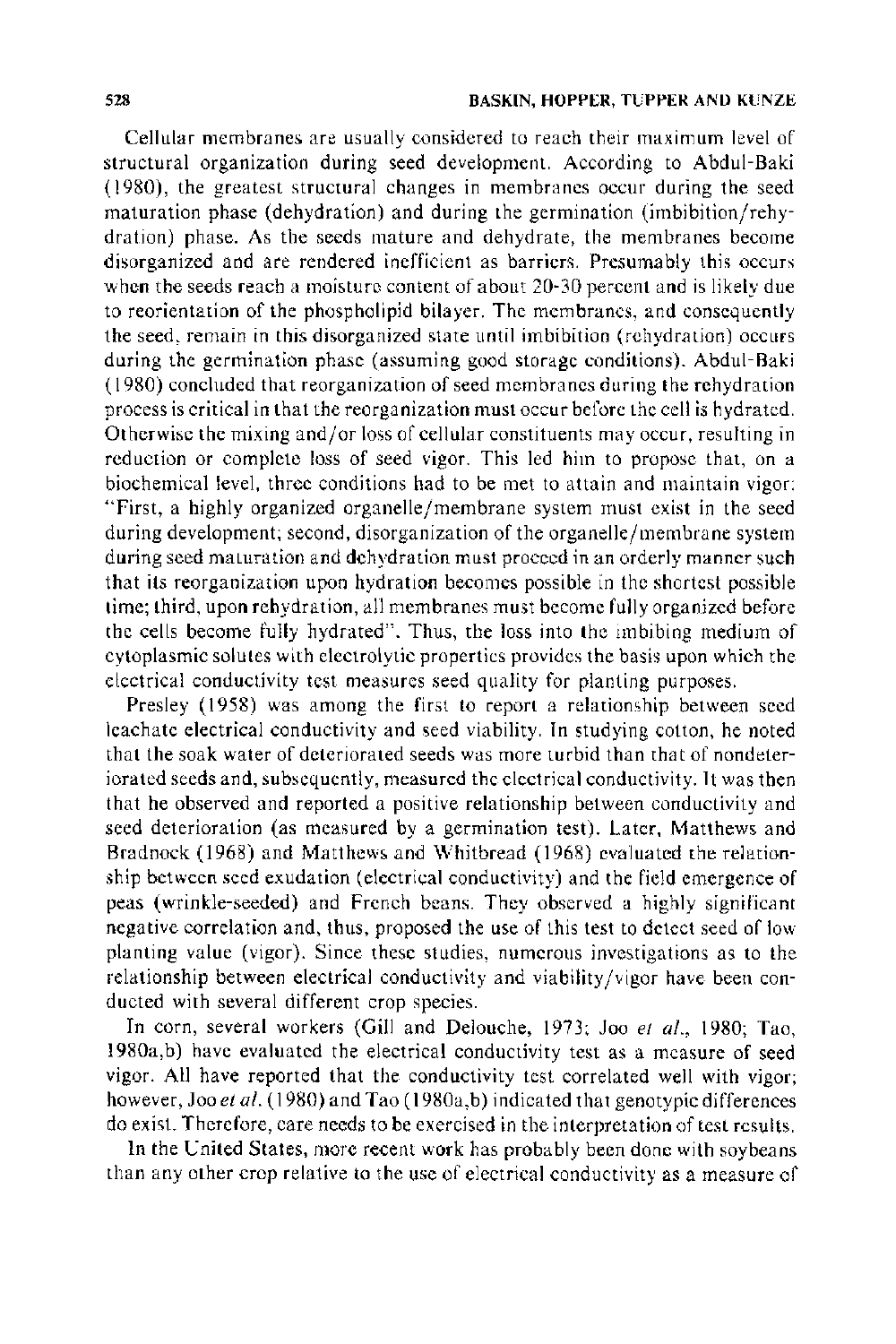#### EVALUATING SEED QUALITY 529

seed quality. Abdul-Baki and Anderson (1973) and Yaklich and Abdul-Baki ( 1975) noted an increase in the leaching of labeled materials from the embryonic axes of soybean seeds of low vigor. McDonald and Wilson ( 1979) reported a relationship between electrical conductivity (measured using a commercial instrument $-ASA-610$  and the germination of soybean seed lots with values below 20 percent and above 80 percent. McDonald and Wilson ( 1980) also reported that the electrical conductivity (ASA-610) accurately evaluated the quality of sovbean seeds that had been subjected to both mechanical damage and accelerated aging. Other workers (Miles and Copeland, 1980; Tao, 1980a.b) noted that the electrical conductivity test correlated well with soybean field emergence.

A limited amount of research has been conducted with other crop species. In general, the conductivity test has correlated well with seed quality in bush bean. peanut, cotton and navy bean (Levengood *et a!.,* 1975); cowpea (Beighley and Hopper, 1981); navy bean (Suryatmana *et al.*, 1980); clover and ryegrass (Ching and Schoolcraft, 1968); barley (Abdul- Baki and Anderson, 1970): and rice (Agrawal, 1977).

Most of the work reported for cotton indicates that the electrical conductivity test is a good indicator of seed quality. As previously indicated, Presley ( 1958) was among the first to evaluate the test as it relates to cotton. He observed from his studies that seed of high viability soaked in water resulted in high resistance (low conductivity) readings and that the resistance readings decreased as the degree of seed deterioration increased. Later, Bird and Reyes ( 1967) reported just the opposite response in that increasingly deteriorated (by high relative humidity and temperature) cottonseed resulted in higher electrical resistance values. However, they only soaked the seeds in distilled water for two minutes and made no mention of the initial seed moisture content. Both of these could affect the results. Halloin (1975), in an attempt to resolve this discrepency, aged cottonseeds (high temperature and humidity) at low (7-8 percent) and high (20 percent) initial moisture levels prior to measuring the seed soak water electrical conductivity. He reported, as Presley (1958) had previously, an increase in the conductance and a subsequent reduction in the germination of those seeds deteriorated at low initial seed moisture levels. However, when he adjusted the seed moisture level to 20 percent prior to deterioration, the electrical conductivity, as affected by seed deterioration, was not consistent. It is likely that by adjustmg the seed moisture content to 20 percent prior to deterioration the membranes had an opportunity to become reorganized before the seeds were soaked and, thus, would be expected to lose less electrolytes by leakage. Bishnoi and Delouche ( 1980) also reported a lower resistance (higher conductivity) in cottonseed that was artificially deteriorated.

In the mid-1970's, a company (Agro Sciences, Inc.) developed and began marketing an instrument (MSS-110) that would directly measure the conductivity across individual seeds after they had been soaked in water. Although the process of handling each seed individually was somewhat time-consuming. most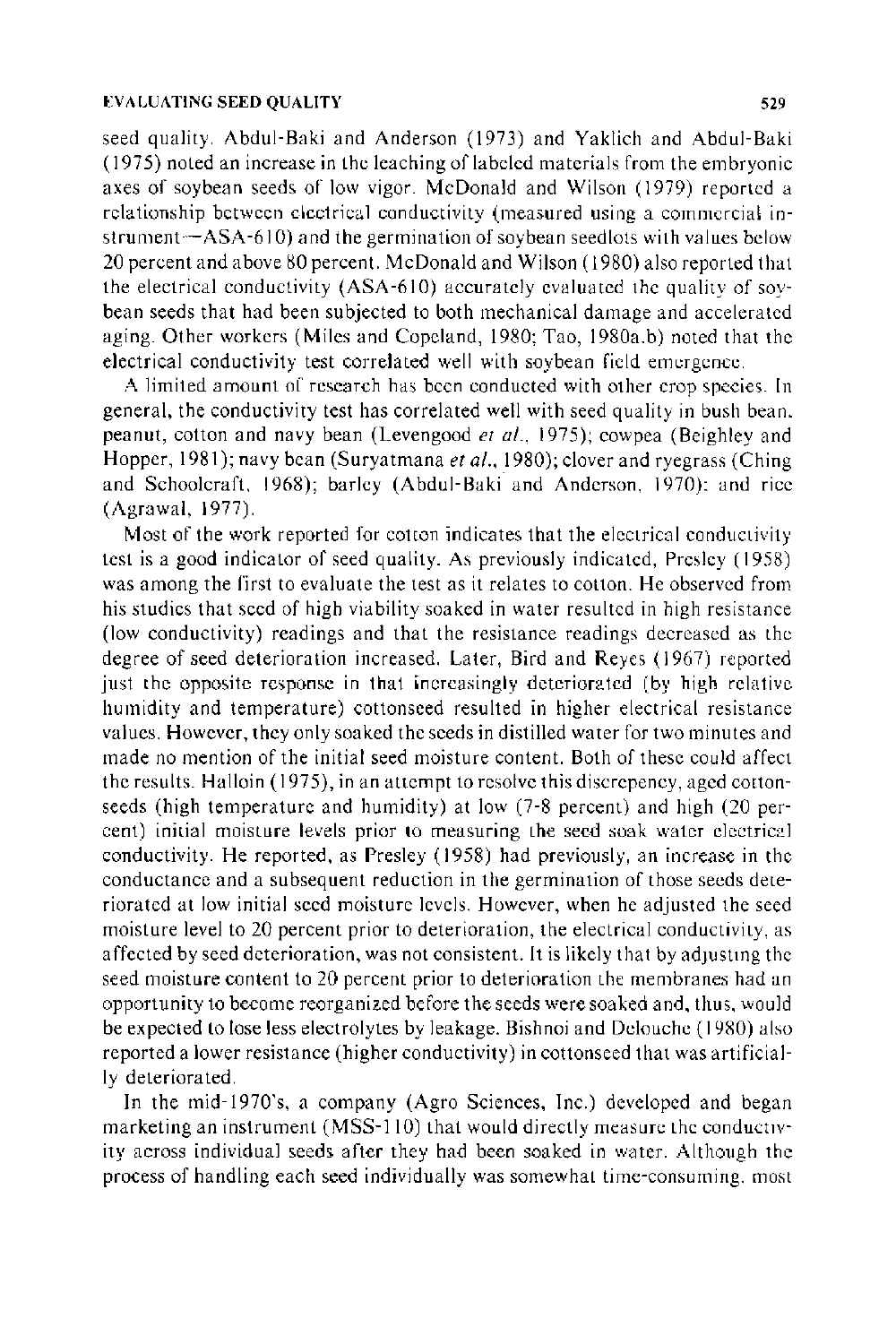workers observed a good relationship between seed electrical conductivity and seed quality (Levengood *et al.*, 1975; Bondie *et al.*, 1978; Brashears *et al.*, 1979; Hopper, 1981). Hopper (1981) soaked seeds from several lots of Blightmaster A5 in deionized water ( 15 min.) and separated them into four conductivity categories. The seed in each category were then subdivided and germination and emergence (growth chamber and greenhouse) studies were performed on the seed (Table 4). Seed in the higher conductivity categories exhibited poorer levels of germination and emergence (both growth chamber and greenhouse). In the

| Conductivity |                       | Emergence (percent)       |    |  |  |
|--------------|-----------------------|---------------------------|----|--|--|
| category     | Germination (percent) | Growth chamber Greenhouse |    |  |  |
| $\mu$ Amps   |                       |                           |    |  |  |
| $0-14.9$     | 73                    | 70                        | 77 |  |  |
| $15 - 29.9$  | 57                    | 54                        | 73 |  |  |
| $30 - 44.9$  | 41                    | 40                        | 51 |  |  |
| $\geq 45$    | 22                    | 20                        | 19 |  |  |

Table 4. The relationship between seed electrical conductivity and the germination and emergence (growth chamber and greenhouse) of five seed lots of Blightmaster *AS.* 

Table 5. The relationship between seed electrical conductivity and seedling plant height of five seed lots of Blightmaster *AS* grown in the growth chamber.

| Conductivity | Days after planting |     |                |     |      |
|--------------|---------------------|-----|----------------|-----|------|
| category     | 8                   | 10  | 12             | 14  | Mean |
| $\mu$ Amps   |                     |     | -Height (cm)-- |     |      |
| $0-14.9$     | 5.2                 | 6.3 | 8.2            | 8.6 | 7.2  |
| $15 - 29.9$  | 4.6                 | 6.6 | 7.8            | 8.4 | 6.9  |
| $30 - 44.9$  | 4.2                 | 5.4 | 6.0            | 6.2 | 5.5  |
| $\geq 45$    | 3.2                 | 4.4 | 5.2            | 5.8 | 4.7  |

emergence study, seedling heights were also measured 8, 10, 12 and 14 days after planting in the growth chamber (Table 5) and 4, 6, 8 and 10 days after planting in the greenhouse. The growth chamber data (Table 5) indicated lower vigor levels from the seed in the higher conductivity categories, as evidenced by the reduced seedling heights. The same general trends were observed in the greenhouse emergence study. Other workers have generally reported a concomitant decrease in germination as electrical conductivity increased (Levengood *et* at., 1975; Bondie *et* at., 1978).

During the late 1970's Agro Sciences, Inc. developed and began marketing another instrument with a multi-electrode head (ASA-610) that would measure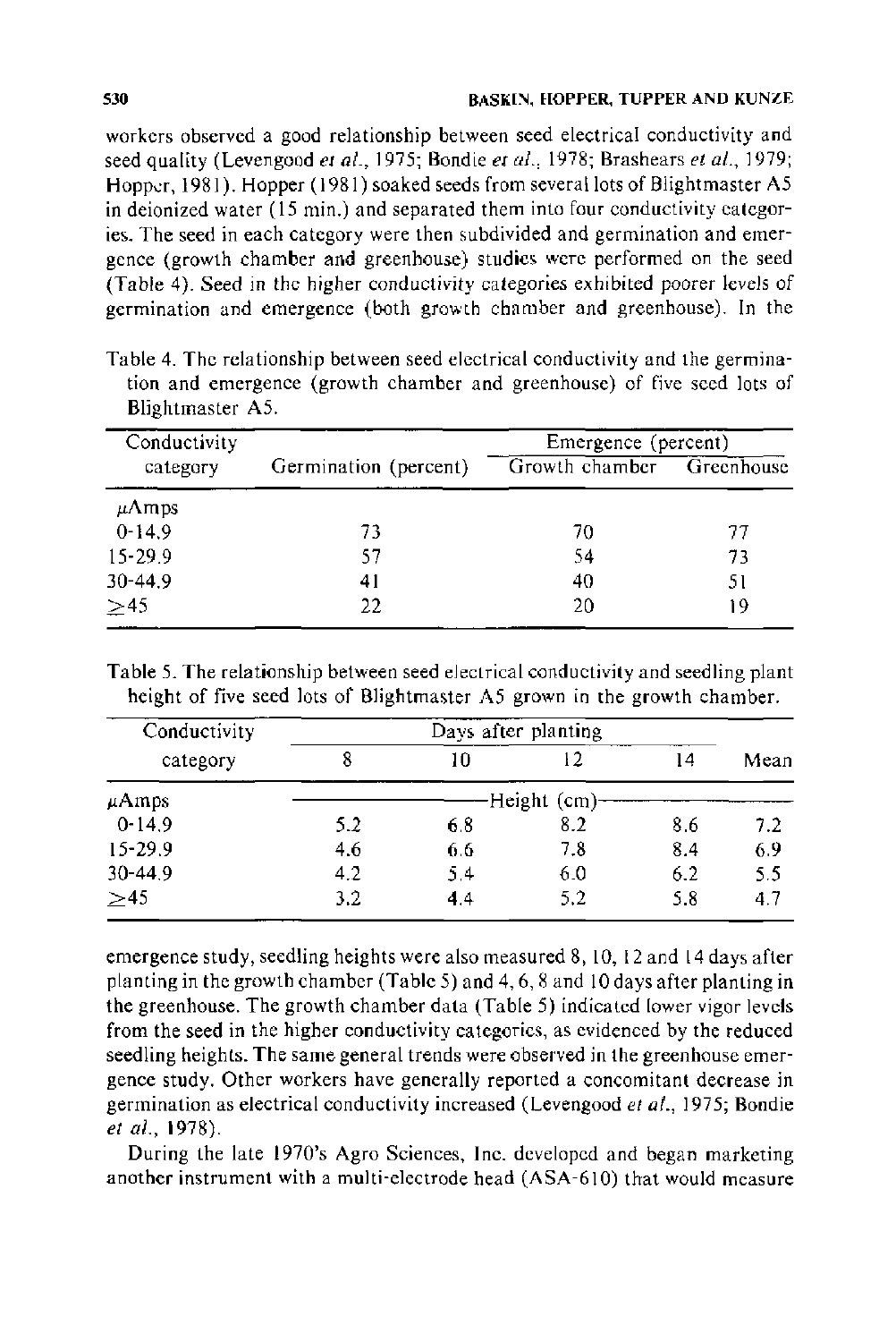#### EVALUATING SEED QUALITY 531

the electrical conductivity of the seed soak water of  $100$  seeds—each soaked in an individual cell. As would be expected. this greatly speeded the testing procedure. The work reported thus far with cotton generally indicates a good relationship between this form of the electrical conductivity test and seed quality. Hopper and Hinton (1980) observed that the instrument provided a good estimate of the germination of seed lots with reasonably good viability (69-86 percent). The results, however, were much more variable when they used poor quality seed (0- 65 percent germination). Hyer *eta/.* (1980) and Glat *eta/.* (1982) also reported that the instrument provided good estimates of germination when they measured the electrical conductivity of the seed exudates after soaking in distilled water.

Most of the work with cotton and other crops indicates that the use of electrical conductivity provides very useful information relative to seed quality. It should be noted that certain factors have been reported that may affect the reliability of test results. These include factors such as initial seed moisture, chemical seed treatments, temperature conditions and seed size (Andersen *et a/.,* 1964; McDonald and Wilson, 1979); the type of filter paper (Tao, 1980c); mechanically injured seed (McDonald and Wilson, 1980); and possibly others. However, as previously indicated, under controlled conditions valuable information relative to seed quality may be obtained by use of the electrical conductivity test. A description of the test, in addition to numerous other vigor tests, may be found in the Seed Vigor Testing Handbook (Association of Official Seed Analysts, 1983).

#### RELATION OF DENSITY AND WEIGHT TO SEED QUALITY

Tupper (1969) conducted research to relate a seed's physical characteristics (diameter, length, weight, volume and seed density) to its ability to germinate and grow. Ungraded 'Lankart 57' and 'Stoneville 213' seed were selected under a magnifying glass to remove all visibly damaged seed. The identity of each of the 800 seed randomly selected from each variety was maintained throughout the entire experiment.

The length and maximum diameter of each seed were measured with a micrometer. Seed were allowed to equilibrate for a minimim of 14 days at a constant temperature (IOC) and relative humidity (50 percent) before being weighed in air and in distilled water. A single seed was submerged in water about 30 seconds. Turner ( 1929) found that the apparent specific gravity of cottonseed changed by only 8 percent when seed were submerged in water for 15 minutes. Thus, a cottonseed apparently absorbs water rather slowly when first submerged. The following equation was used to measure volume, V, of the seed.

$$
Y = \frac{\overline{W}_a \cdot \overline{W}_1}{D_1}
$$

Where:

 $W_a$  = Weight (g) of seed in air  $W_1$  = Weight (g) of seed submerged in liquid  $D_1$  = Density of liquid (g/cc) at the temperature of the liquid.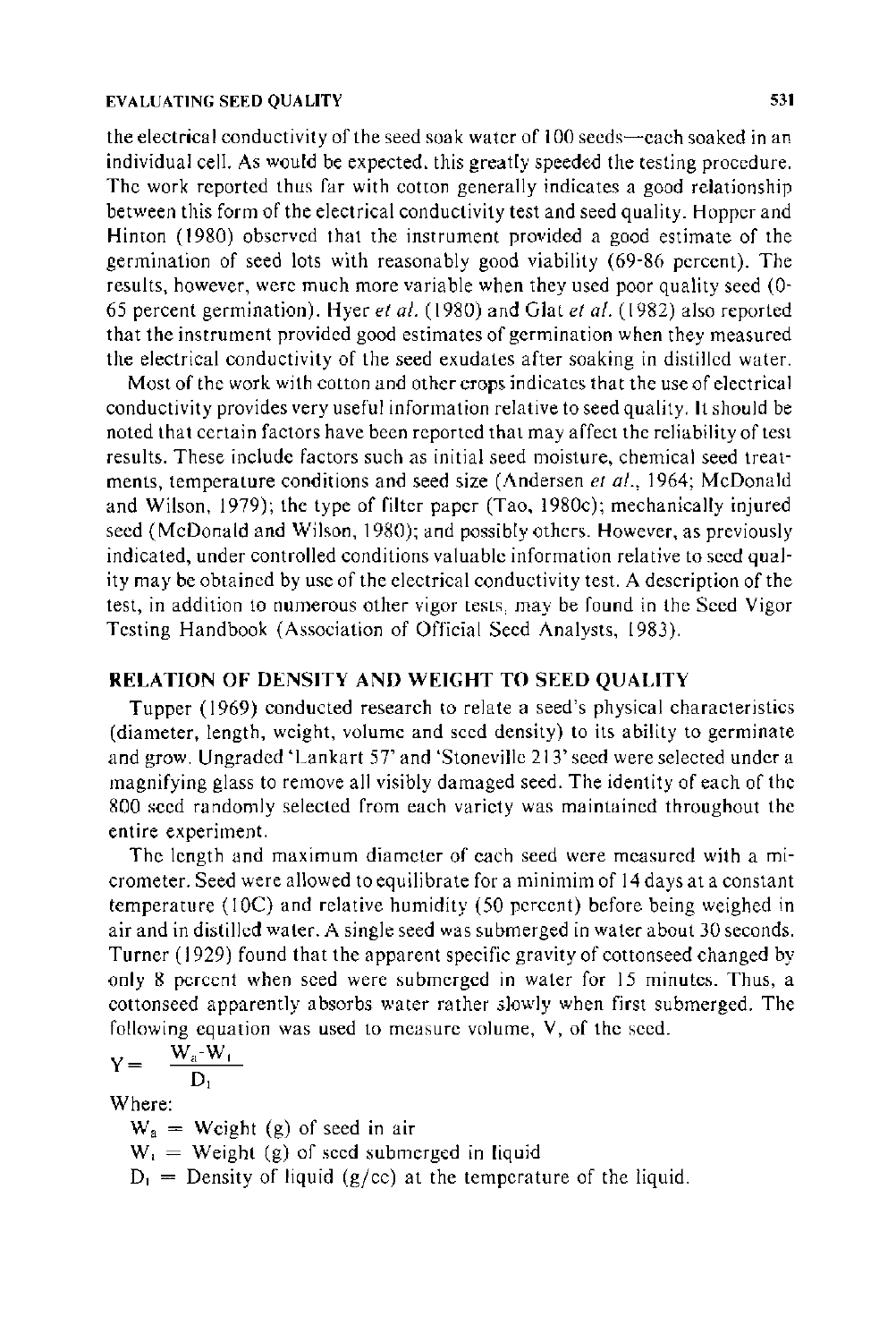A standard laboratory day-night seed germinator was used by Tupper *et a/.*  ( 1970). In a standard germination test, the germinator was set to operate at 20C for 16 hours and 30C for 8 hours through the 7-day experiments. The germinator was set to maintain a constant 18%C for the cold test. From each variety, 400 seed were germinated in the standard and in the cold test.

The seed were put in visual germination cells which were placed in a vertical position in the germinator. These cells allowed the seedlings to grow in their normal position without physical disturbance when they were observed at 24 hours intervals.

Germination Response-After the seeds were germinated, the data for each lot of 400 seeds were ranked in order from the lowest to the highest numerical value of each physical characteristic, as reported by Tupper *et al.* ( 1971 ). The percentage of seed germinated was calculated for each day of the experiment.

Correlation coefficients were calculated for the relationship between each physical characteristic and the percentage germination on each day of the experiment. Each physical characteristic was treated as an independent variable.

Seed density was the physical characteristic which had the greatest influence on germination response. Seed volume and diameter were influential on the 3rd and 4th days but had little influence thereafter. A time period is needed for the center or a large diameter of high volume seed to reach a high enough moisture content to trigger the germination process. After sufficient time for moisture absorption, these two physical characteristics apparently have only a minor role in the germination response.

Growth Response-A multiple regression analysis was used to eliminate the least significant variable until all remaining variables were significant at the 5 percent level. In the standard germination test physical characteristics of seed were less important than when seed were stressed in the cold test. In cold tests with Stoneville 213 and Lankart 57, seed weight had the greatest influence on seedling growth. Though the results were not as evident for growth as they were for germination, seed weight provided the best relationship to growth of a seedling in the germinator. Cotyledons of the heavy seed may have provided more stored energy which was available for use in the growth process.

Combination of Germination and Growth-Each of the 400 seeds was analyzed for growth irrespective of the day the seed germinated. This procedure provided a more practical approach to seed selection because it considered a combination of germination and growth responses.

Seed density was the only physical characteristic which contributed signifi· cantly to the regression equations relating to root and hypocotyl growth of both varieties in the standard germination test and for Stoneville 213 in the cold test. After I 0 days in the cold test with Lankart 57, only seed density was contributing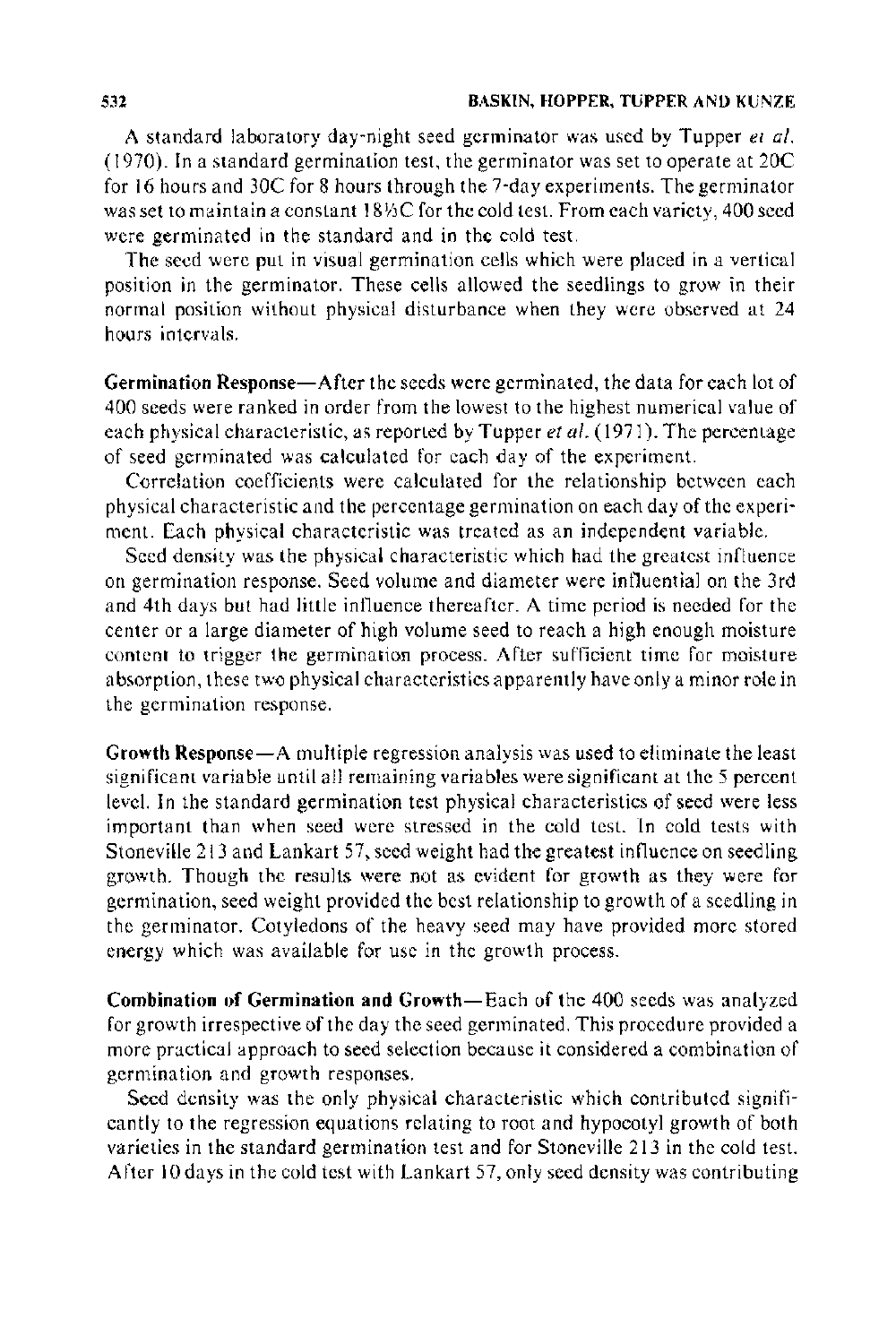significantly to seedling growth. The influence of seed density on the earliness of germination apparently overshadowed the influence of seed weight on growth.

Based on these data, seed selection equipment should be designed to select the highest density cottonseed for planting purposes. Additional separation could be made on the basis of seed weight to remove light seed.

# SEPARATION OF SEED USING THE DENSITY FACTOR

The value of the density factor in separating cottonseed was recognized as early as 1907. Webber and Boykin (1907) separated cottonseed with a column of moving air. In subsequent field test, plants from heavy seed yielded approximately 10 percent more seedcotton than plants from light seed. Chester (1938, 1940) separated acid delinted cottonseed using water as a medium to produce a density gradient. He compared gin run, ungraded acid delinted seed, acid delinted floaters and acid delinted sinkers. Over a two year period the heavy (sinkers) acid delinted seed produced 32, 52, and !59 percent greater emergence than did ungraded acid delinted, gin run and light (floaters) acid delinted seed, respectively.

The practice of density separations using water never gained wide acceptance. however. Kunze *et al.* (1969) demonstrated differences in field emergence and growth response of cottonseed of different physical characteristics, density being a primary factor. A study of liquid separation was conducted by Kunze ( 1978). He developed a dynamic or continuous liquid separator. As with other liquid separations over the years commercial application has never been attained. Justice *et al.* (1965) separated cottonseed using a gravity table (separator). They concluded that the heavier fractions of acid delinted seed were superior to the lighter fraction in field tests. Heavier seed had a higher percentage emergence and more rapid early seedling growth than lighter fractions. They did not report weight per bushel or other parameters of the various density fractions.

Gregg (1969), using 19 lots composed of 10 cultivars planted in Mississippi, separated acid delinted seed into 10 different density fractions using an Oliver model 160 gravity separator. The physical parameters, standard bulk density (weight per bushel), screened bulk density, pack bulk density, compactibdity, true volume, weight per I 00 seed and specific gravity were measured on each of the 10 fractions. The biological parameters, germination percentage, soil cold test, germination after accelerated aging, seedling growth rate. free fat acidity and field emergence were measured.

Standard bulk density (weight per bushel) was a good indicator of seed quality. Ranges in standard bulk density of seed for respective positions ( 1-10, light to heavy) of the gravity separator are presented in Table 6. Among lots, coefficients of correlation between standard bulk density and standard germination of treated seed ranged from .802 to .959. and for field emergence the range was from .800 to .946. The general conclusion from Gregg's work (1969) was that if weight per